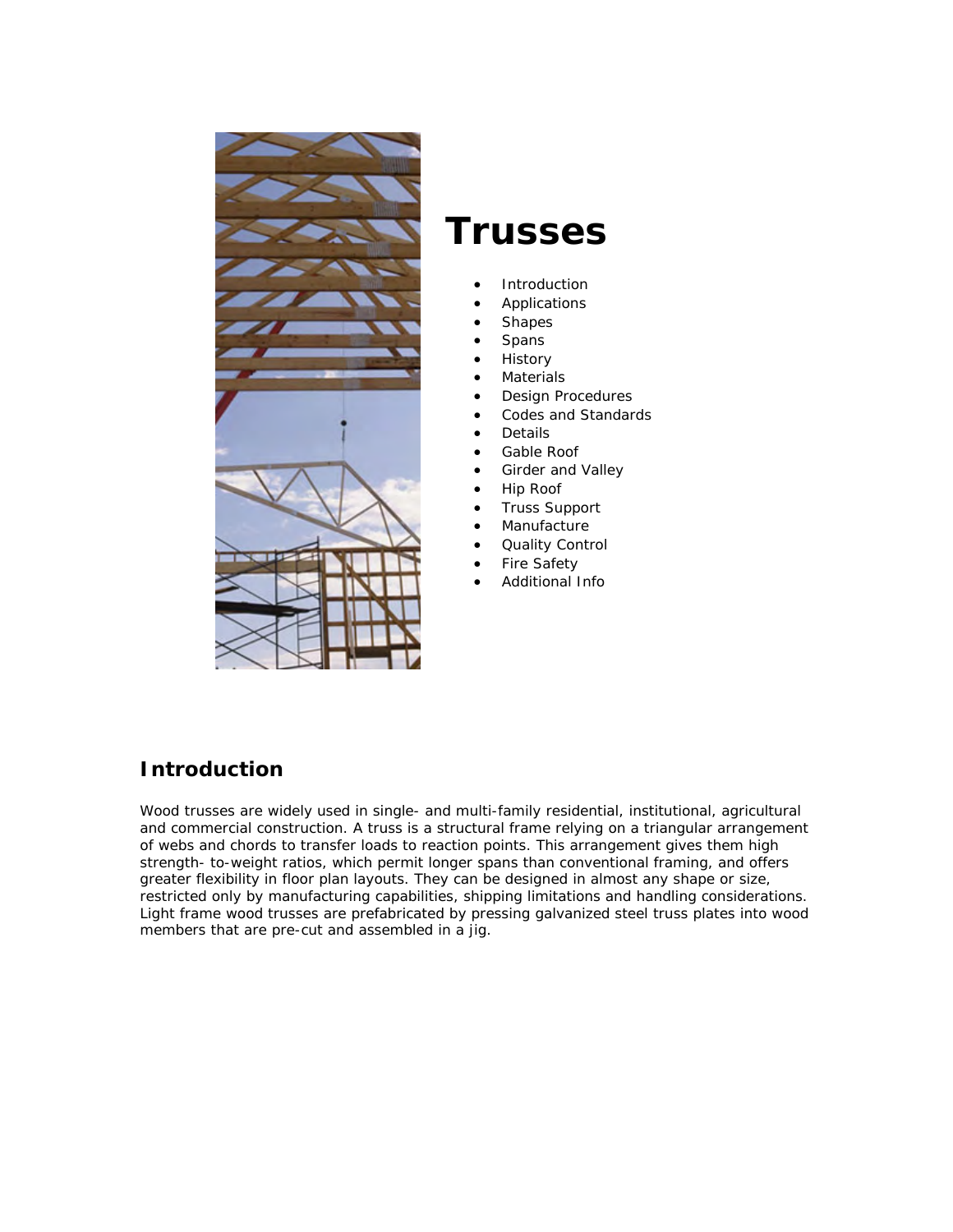In Canada, most new houses are built with wood roof trusses. It's not surprising considering their:

- **Strength:** Trusses provide a strong and efficient structural wood system specifically engineered for each application.
- **Economy:** Through efficient use of wood and by providing a system that is installed in as little as half the time of conventional wood framing, wood trusses provide an economical framing solution.
- **Versatility:** Complex shapes and unusual designs are easily accommodated using wood trusses.
- **Environmental Benefits:** Wood, the only renewable framing material, has numerous environmental advantages. Wood trusses enhance wood's environmental advantages by optimizing wood use for each specific application. [For more information see](http://www.cwc.ca/environment/index.php)  [www.cwc.ca/environment/](http://www.cwc.ca/environment/index.php)

The Canadian truss industry is comprised of truss plate manufacturers, truss fabricators and several associations. In 1972, truss plate manufacturers in Canada formed the [Truss Plate](http://www.tpic.ca/)  [Institute of Canada](http://www.tpic.ca/) (TPIC) whose responsibilities include: : representation in building codes and standards and development of standards for truss design, manufacturing and quality control. There are also a number of regional fabricator associations in British Columbia, Alberta, Saskatchewan/Manitoba, Ontario, Quebec and Atlantic Canada.



The [Canadian Wood Truss Association](http://www.cwta.net/) (CWTA) is a national organization representing truss fabricators whose mandate is to develop and maintain uniform performance standards, foster training and educational activities for it's members and business partners, represent the industry with its peers and defend the interests of the industry.

In the United States the [Truss Plate Institute](http://www.tpinst.org/) (TPI) was formed in 1960 to maintain an industry wide truss design standard and the [Wood Truss Council of America](http://www.woodtruss.com/index.php) (WTCA) is the trade association representing structural wood component manufacturers.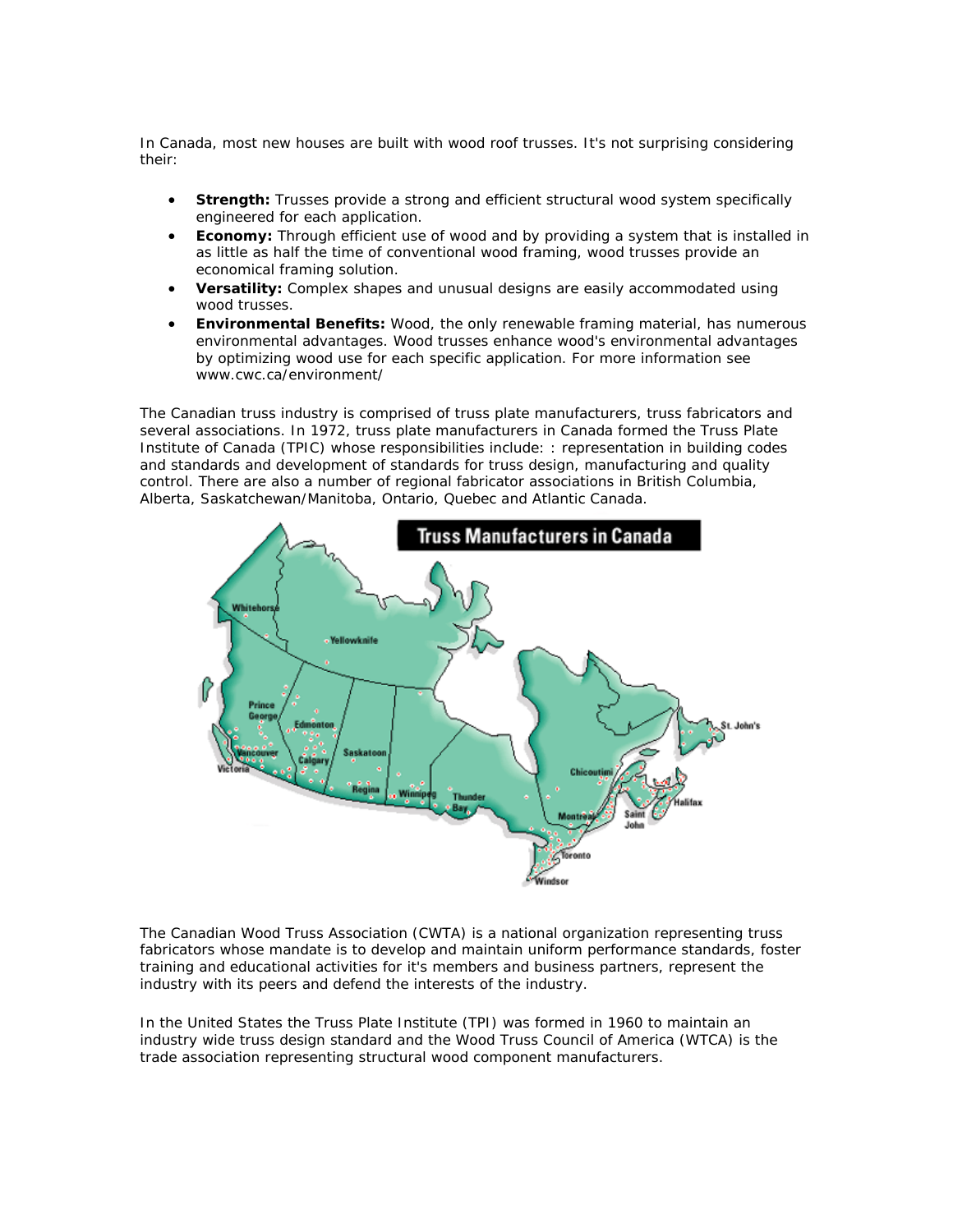#### **Applications**





Long spans without intermediate supports create large open spaces architects and designers can use with complete freedom. Partitions can be moved without compromising the structural integrity of the building. Framing a roof with wood trusses can be accomplished in half the time required for a conventional rafter based system. In addition to flexibility and cost effectiveness trusses are used for the following reasons:

- 1. Truss shapes have almost unlimited variety, thus allowing for distinctive roof shapes.
- 2. Many restaurant chains choose to expose their corporate identity in the prefabricated metal plate connected wood truss roof design of their buildings.
- 3. Metal plate connected trusses are used to create arches of all types.
- 4. Wood trusses used in specialized applications such as agricultural and commercial buildings provide spans exceeding 25m (80').
- 5. As a testament to their strength, wood trusses are used in concrete formwork, scaffolding and falsework for industrial projects.
- 6. The open web configuration of roof and floor trusses allows easy placement of plumbing, electrical, mechanical and sanitary services.
- 7. Vaulted ceilings are easily made: bottom chords of pitched trusses can be sloped, or parallel chord pitched trusses bearing on supports at different elevations can be used. Attic trusses are designed to provide living areas within the roof space.
- 8. Wood trusses are very versatile and compatible with other structural products. They can be connected to other trusses (i.e. girder trusses) or combined with other components, such as glulam, LVL, PSL and steel beams. In North America, wood roof trusses are commonly supported on concrete or masonry walls using simply installed connections to join the roof to the walls.
- 9. Hinged connector plates used with mono-pitch trusses allow modular homes to be assembled with conventional roof pitches, greatly enhancing their appearance.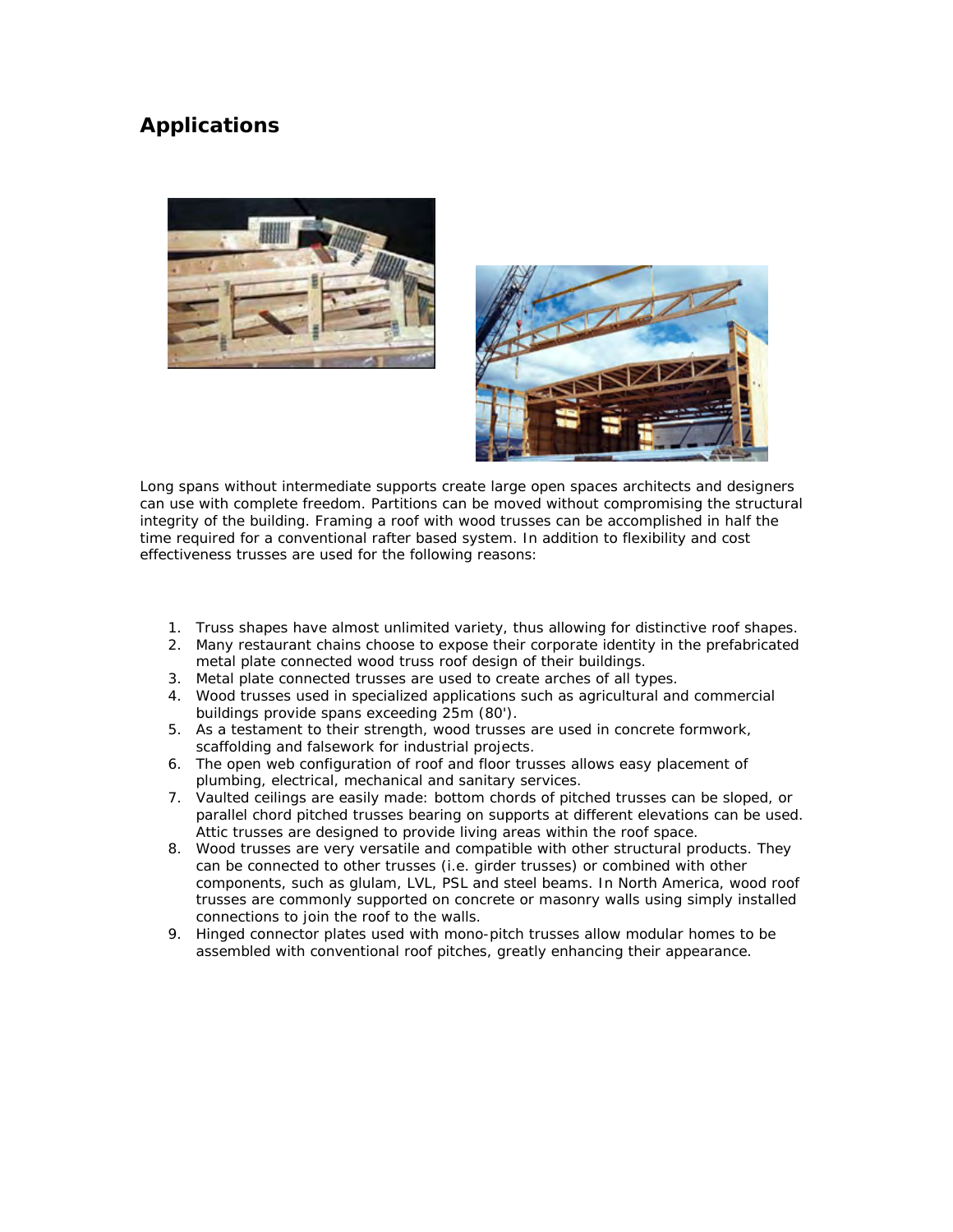# **Shapes**

| Howe                      | Howe                             | These trusses may be simple span,<br>multiple bearing, or cantilevered.<br>Where the truss height exceeds<br>approximately 3m (10'), a<br>piggyback system (see below) may |
|---------------------------|----------------------------------|----------------------------------------------------------------------------------------------------------------------------------------------------------------------------|
| Fink (W)                  | Fink                             | be needed due to transportation<br>restrictions.<br>(Height - Width restrictions vary by<br>location for shipping. Also plants                                             |
| Kingpost                  | Triangular                       | can be limited by equipment. Some<br>jobs may be built one piece &<br>shipped with an escort.)                                                                             |
| Mono                      | Mono                             | This shape may be simple span,<br>multiple span, or cantilevered. Top<br>chord bearing is possible.                                                                        |
| Inverted                  | Inverted                         | The inverted truss is used to<br>provide a vaulted ceiling along a<br>portion of the span.                                                                                 |
| Cut-off                   | Cut-off<br>(Bobtail,<br>Stubend) | This shape may be used where a<br>triangular truss will not fit.<br>Usually stubbed at jogged exterior<br>or at change to vaulted ceiling in<br>opposite direction.        |
| Dual Slope (Double Pitch) | Dual Slope                       | This truss provides an asymmetric<br>roof slope.                                                                                                                           |

Some of the most common truss shapes are shown below using industry terminology.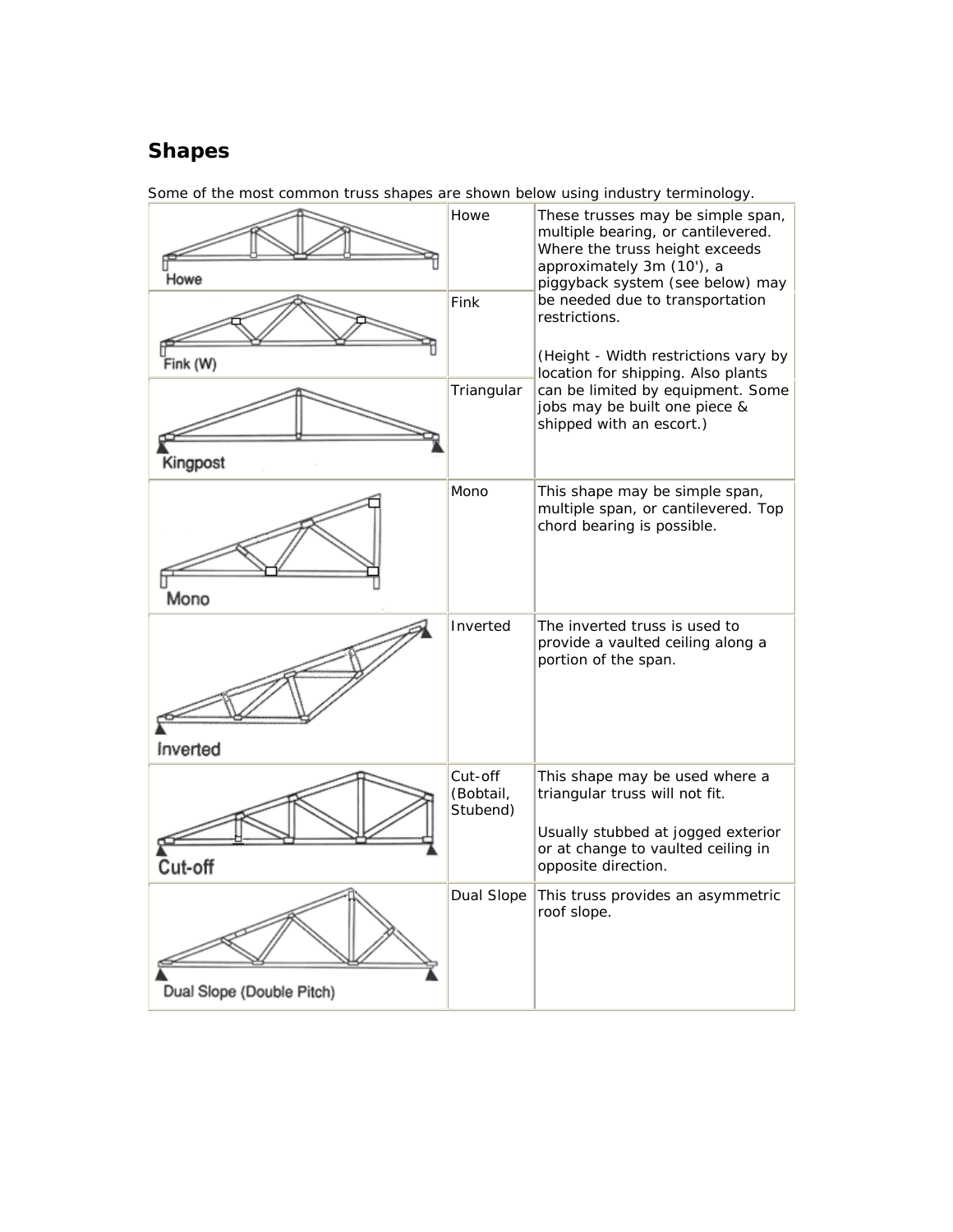| Clear (Clere) Story                                      | Ridge<br><b>Truss</b>           | The ridge truss provides a stepped<br>roof appearance.                                                                                                                                                                                                                                                                                        |
|----------------------------------------------------------|---------------------------------|-----------------------------------------------------------------------------------------------------------------------------------------------------------------------------------------------------------------------------------------------------------------------------------------------------------------------------------------------|
| Three Piece Long Span or High Pitch<br>(field connected) | Piggyback<br>(Three<br>piece)   | The piggyback truss is a<br>combination of a gable end truss on<br>top of a hip truss, which can be<br>transported in two sections. It is<br>used when a single triangular truss<br>is too large to transport.                                                                                                                                |
| Room-In-Attic                                            | Attic                           | The attic truss provides useable<br>area within the roof space.<br>Bottom Chord in centre designed as<br>a floor.                                                                                                                                                                                                                             |
| Flat (Pratt)                                             | Flat or<br>Parallel<br>Chord    | The flat truss is used in roofs or<br>floors. It may be designed as top or<br>bottom chord bearing, or for simple<br>or multiple spans. It may also be<br>cantilevered at one or both ends.<br>They may be ordered with a built<br>shallow slope to offset deflection<br>and to provide positive drainage<br>when used as a flat roof system. |
| <b>Sloping Flat</b>                                      | Sloping<br>Flat                 | This shape is used to create a<br>vaulted ceiling. It may be top or<br>bottom chord bearing.                                                                                                                                                                                                                                                  |
| <b>Sloping Chord Flat</b>                                | Double<br>Sloping<br>Chord Flat | This shape is used to provide<br>positive drainage to both sides of<br>the building and is also referred to<br>as a High Heel Common Truss.                                                                                                                                                                                                   |
| Hip                                                      | Hip                             | This shape is used to create hip<br>roofs and is also referred to as a<br>Step up Hip Truss.                                                                                                                                                                                                                                                  |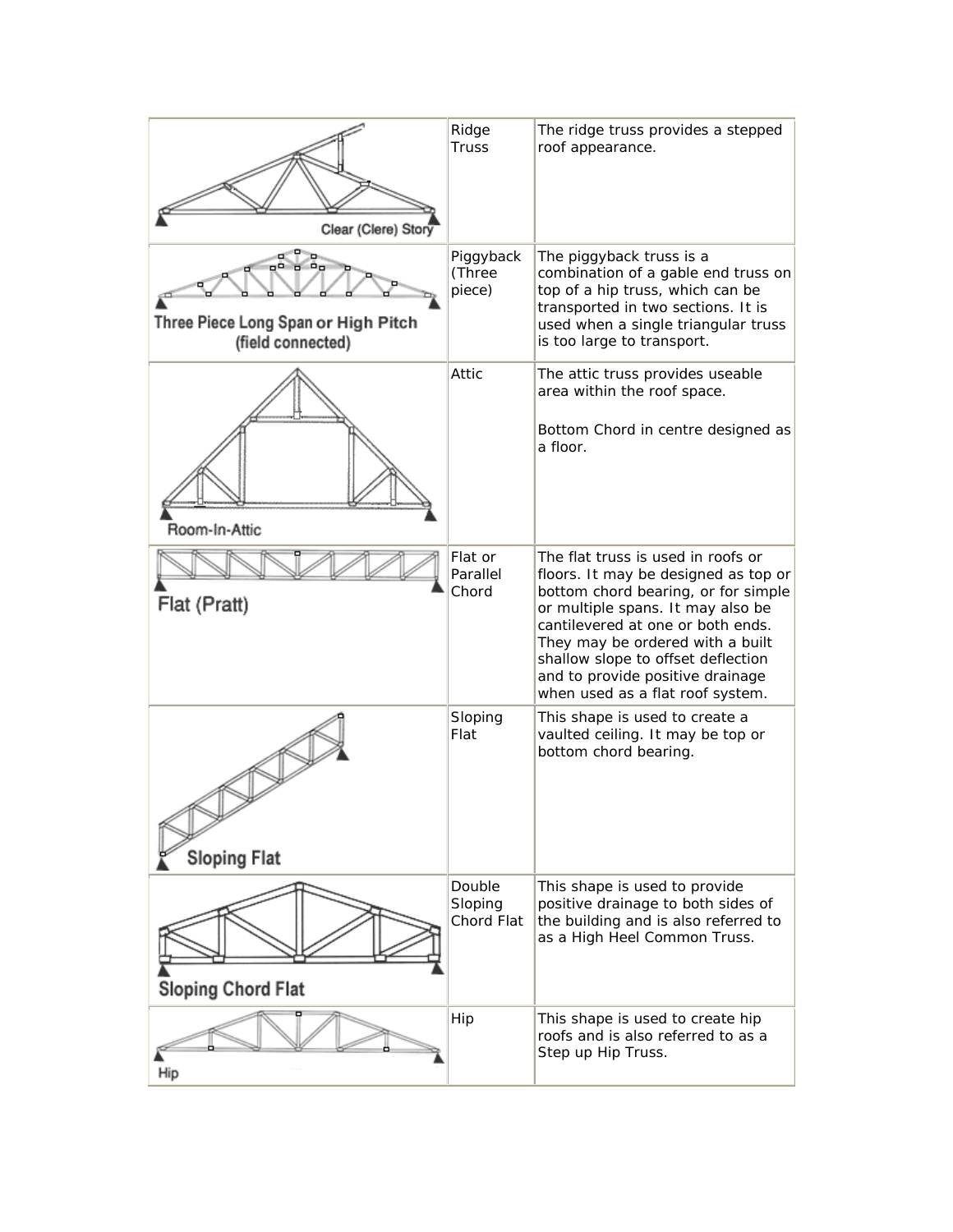| Double Cantilever with Parapets | Mansard<br>with<br>Parapets | This truss is used to create a<br>mansard roof profile.                                                                                                                                                                                                      |
|---------------------------------|-----------------------------|--------------------------------------------------------------------------------------------------------------------------------------------------------------------------------------------------------------------------------------------------------------|
| Vault                           | Cathedral                   | The cathedral truss provides a<br>vaulted ceiling along one portion of<br>the span.                                                                                                                                                                          |
| <b>Howe Scissors</b>            | Scissor                     | The scissor truss is used to create a<br>vaulted ceiling along the entire<br>span. The slope of the bottom<br>chord is usually equal to 1/2 of the<br>slope of the top chord. Large<br>scissor trusses are often shipped in<br>two pieces and field spliced. |
| Scissors Mono                   | Half<br>Scissor             | The half scissor truss provides a<br>single-sloped vaulted ceiling.                                                                                                                                                                                          |
| Gambrel                         | Gambrel                     | This truss is used to create a<br>gambrel or barn-shaped roof<br>profile.                                                                                                                                                                                    |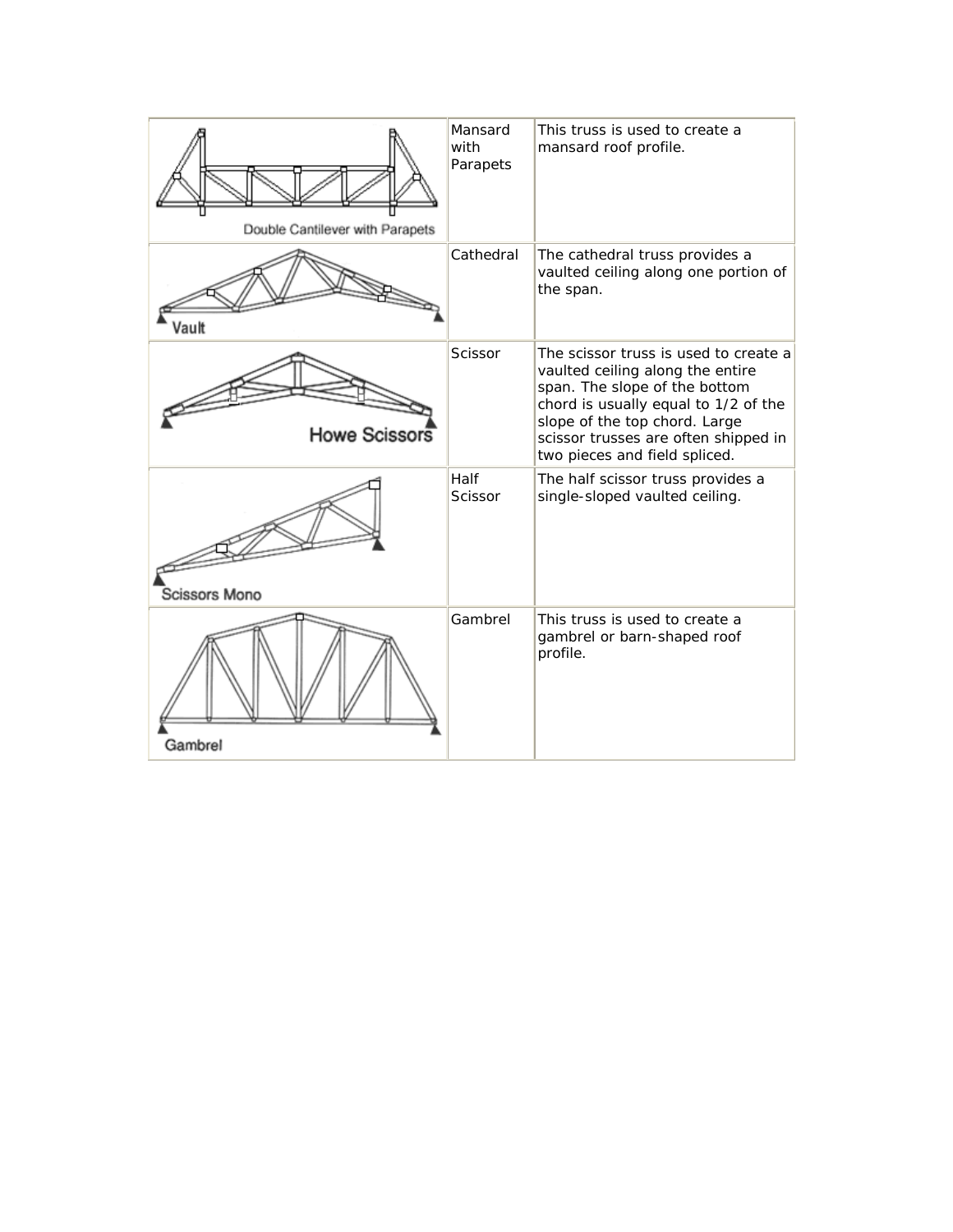#### **Spans**

The span capability of light frame trusses is dependent on loads, style, spacing, depth, lumber and plate properties. Sample spans are given below as guidelines for both floor and roof trusses.

| <b>Sample Canadian Spans for</b><br>Parallel Chord Floor Trusses spaced at 400 mm |                                                |                                         |  |  |
|-----------------------------------------------------------------------------------|------------------------------------------------|-----------------------------------------|--|--|
|                                                                                   | Sample Spans, m                                |                                         |  |  |
| Depth<br>mm                                                                       | $1.9$ kPa<br>Residential<br><b>Floor Truss</b> | 2.4 kPa<br>Office<br><b>Floor Truss</b> |  |  |
| 300                                                                               | Up to $6$                                      | Up to $5$                               |  |  |
| 400                                                                               | $\overline{6}$ - $8*$                          | $5 - 7$                                 |  |  |
| 600                                                                               | $8 - 11*$                                      | $7 - 10$                                |  |  |

\* Residential spans exceeding 6 meters may be governed by vibration criteria

Specific loadings and other structural requirements must be clearly identified for proper design of any truss system. In designing the appropriate trusses, the truss manufacturer will incorporate these specifications with the architectural requirements. The span capabilities of trusses should be discussed with a truss manufacturer.

### **History**

The first light frame trusses were built on site using nailed plywood gusset plates. These trusses offered acceptable spans but demanded considerable time to build. In the 1950's the metal connector plate transformed the truss industry by allowing efficient prefabrication of short and long span trusses. Originally developed in the United States, the truss plate is now the connector used in light frame trusses.

The popularity of this system grew rapidly since trusses could be prefabricated using highly efficient



production techniques and machinery. Today economy, fast delivery and simplified erection procedures have made wood trusses competitive in many roof and floor applications in both long and short spans.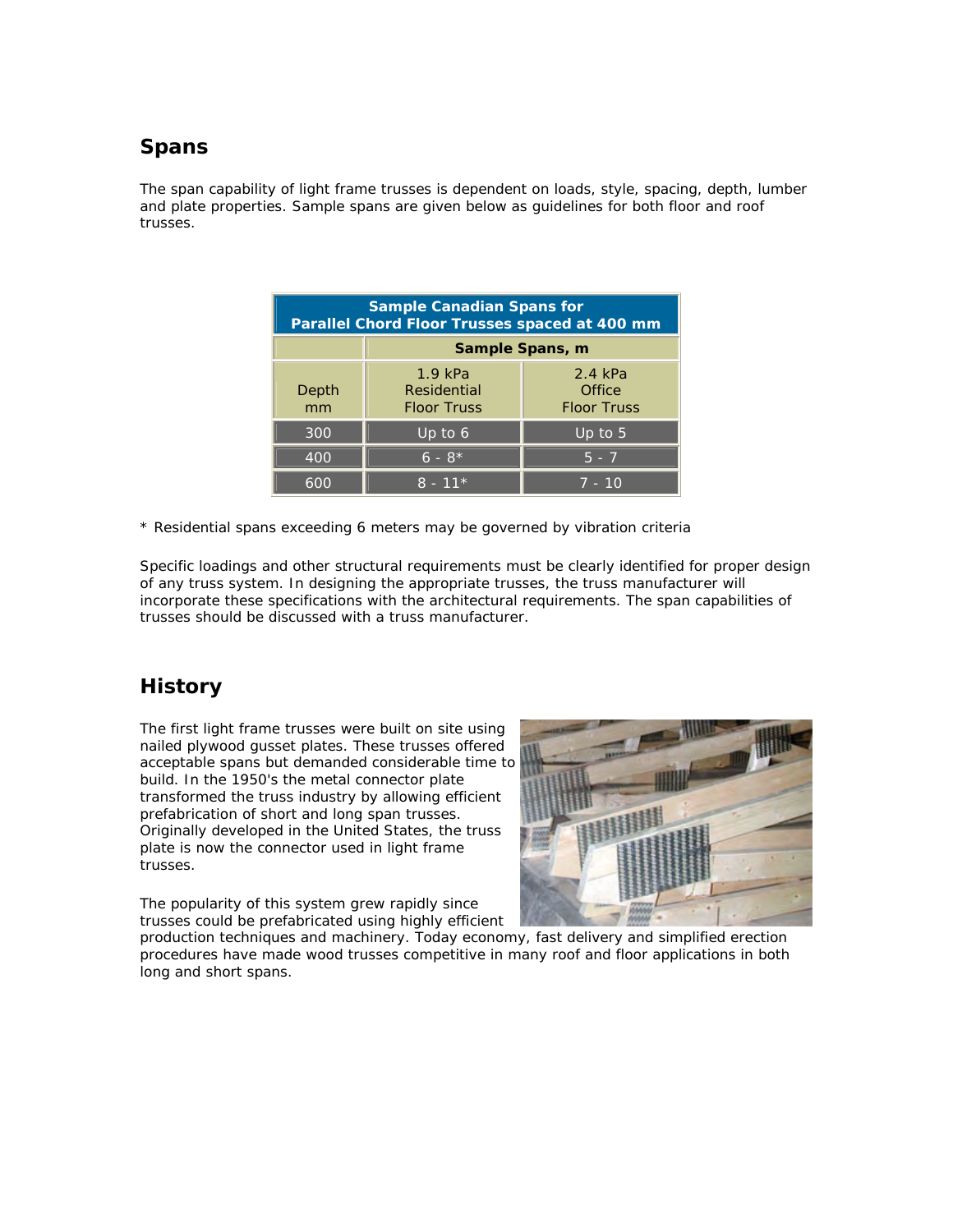#### **Materials**

#### **Lumber**

Most trusses are fabricated using visually graded lumber and machine stress-rated lumber. Visual grades used in chords will include Select Structural, No.1/No.2, whereas webs can also use No. 3 and Stud gradesgrades. When calculated stresses and truss configurations require greater strength qualities machine stress-rated lumber is used. Trusses are fabricated using 38 x 64mm to 38 x 286mm lumber according to loading and truss spacing. All trusses for use in Canada must be manufactured using NLGA graded lumber that have assigned structural properties listed in [CSA O86-01](https://secure.cwc.ca/cwc.ca/ecommerce/index.php?lnkProdID=7)

#### **Plates**

Today, almost all light frame trusses are connected by means of galvanized steel plates referred to commonly as truss plates or connector plates. The plates are manufactured by high speed stamping machines that punch out the plate teeth, and shear the plate to required size. Many sizes and gauges of connector plates are manufactured to suit a variety of joint geometries and loadings. The use of metal plates permits the plant fabrication of trusses with consistent and dependable engineering properties.

The metal connector plate transfers loads between adjoining members through

the connector plate teeth. The connector plate strength is dependent on the grip of the teeth and the shear and tensile capacity of the steel plate. The plate is prevented from deforming during installation, and the minimum tooth penetration must be maintained, as monitored by the manufacturer's quality assurance personnel. Each plate must be installed using specifically designed press or roller truss plate equipment to achieve published design values as per CCMC reports. Truss plates that are available to the public through retail outlets or those used by related industries in packaging & pallets will perform to published values only if installed correctly.

In Canada truss plates are usually stamped from 16, 18 or 20 gauge (US Standard Gauge) sheet steel of minimum quality as prescribed in the 2001 edition of [CSA Standard O86-01,](https://secure.cwc.ca/cwc.ca/ecommerce/index.php?lnkProdID=7) *Engineering Design in Wood*. Truss plates are proprietary products approved by the [Canadian](http://irc.nrc-cnrc.gc.ca/ccmc/home_e.shtml)  [Centre for Materials in Construction](http://irc.nrc-cnrc.gc.ca/ccmc/home_e.shtml) (CCMC) each with a unique set of design values. In order to obtain approval, the plates are tested in accordance with CSA Standard S347-M1980 *[Method of Test for Evaluation of Truss Plates Used in Lumber Joints](http://www.csa-intl.org/onlinestore/GetCatalogItemDetails.asp?mat=000000000002412104)*.

Plate widths can be from 25mm (1") to 300mm (12") and lengths can be up to 600mm (2') or even longer. Stamping results in teeth lengths varying from about 6mm (1/4") to 25mm (1"). Nail-on plates are occasionally provided to allow assembly by the builder on the site. For example, nail on plates are sometimes used to join separate parts of a field-assembled truss.



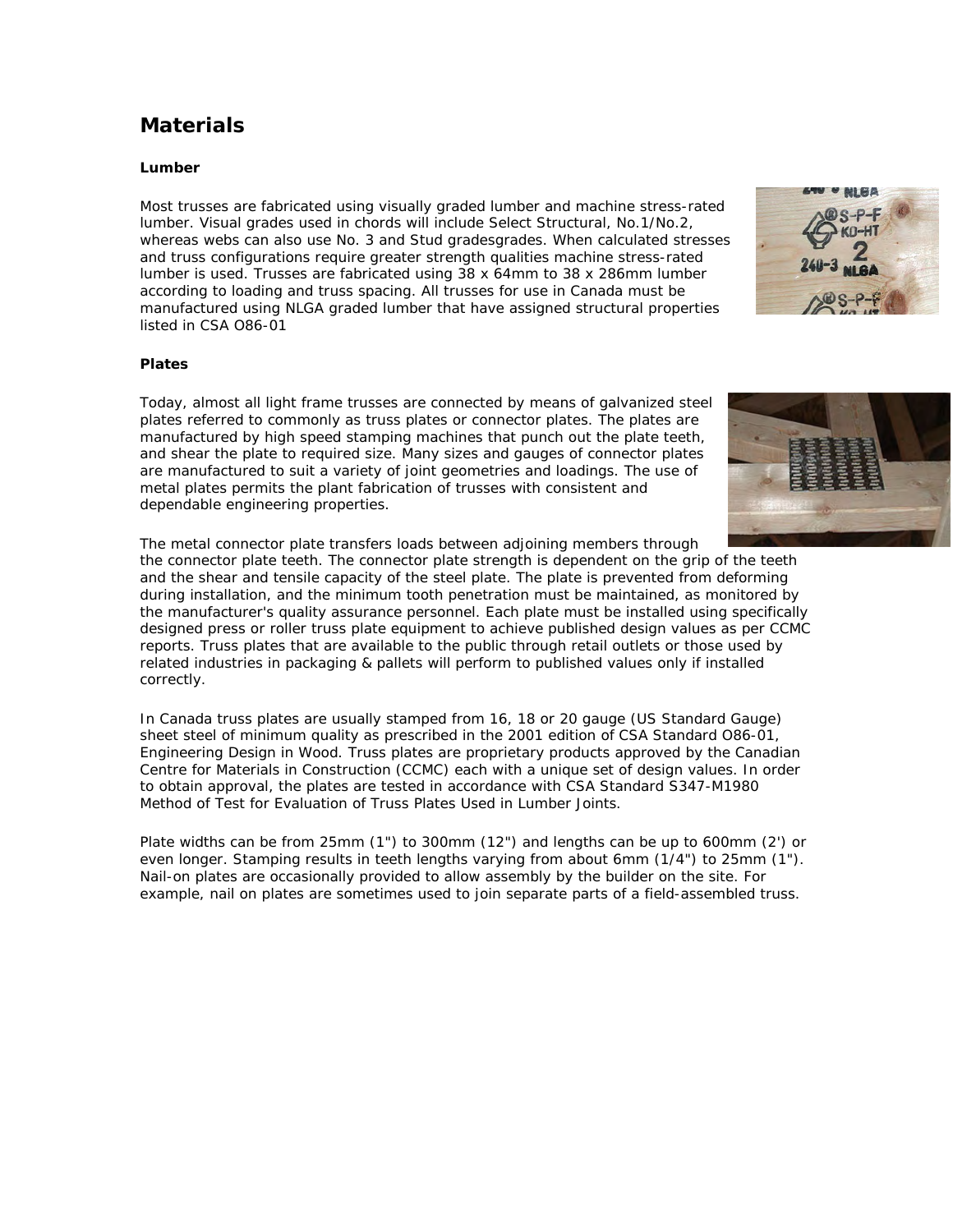# **Design**

#### **Procedures**

The truss design is initiated by the builder or owner, or his designate; i.e. the general contractor or architect/engineer. The documentation must include:

- the size of the building,
- the building occupancy,
- the shape and span of the truss,
- where the truss will be supported,
- the type of roof construction (finish, insulation, sheeting, ceiling type)
- what the loads on the truss will be
- special requirements to be considered in truss design such as special loading and placement
- geometry defining parameters (pitches, heel heights, overhang and cantilever details)

For more details on the design responsibilities of the truss designer and the building designer consult the [TPIC design procedures page iii.](http://www.tpic.ca/tpic96/00introduction.pdf)

Typically, the building designer or builder will contract with the truss fabricator, who will supply a truss layout and a structural design of each significant element of the roof system. The truss plate manufacturer's engineer usually reviews and seals the individual truss designs on behalf of the truss fabricator.



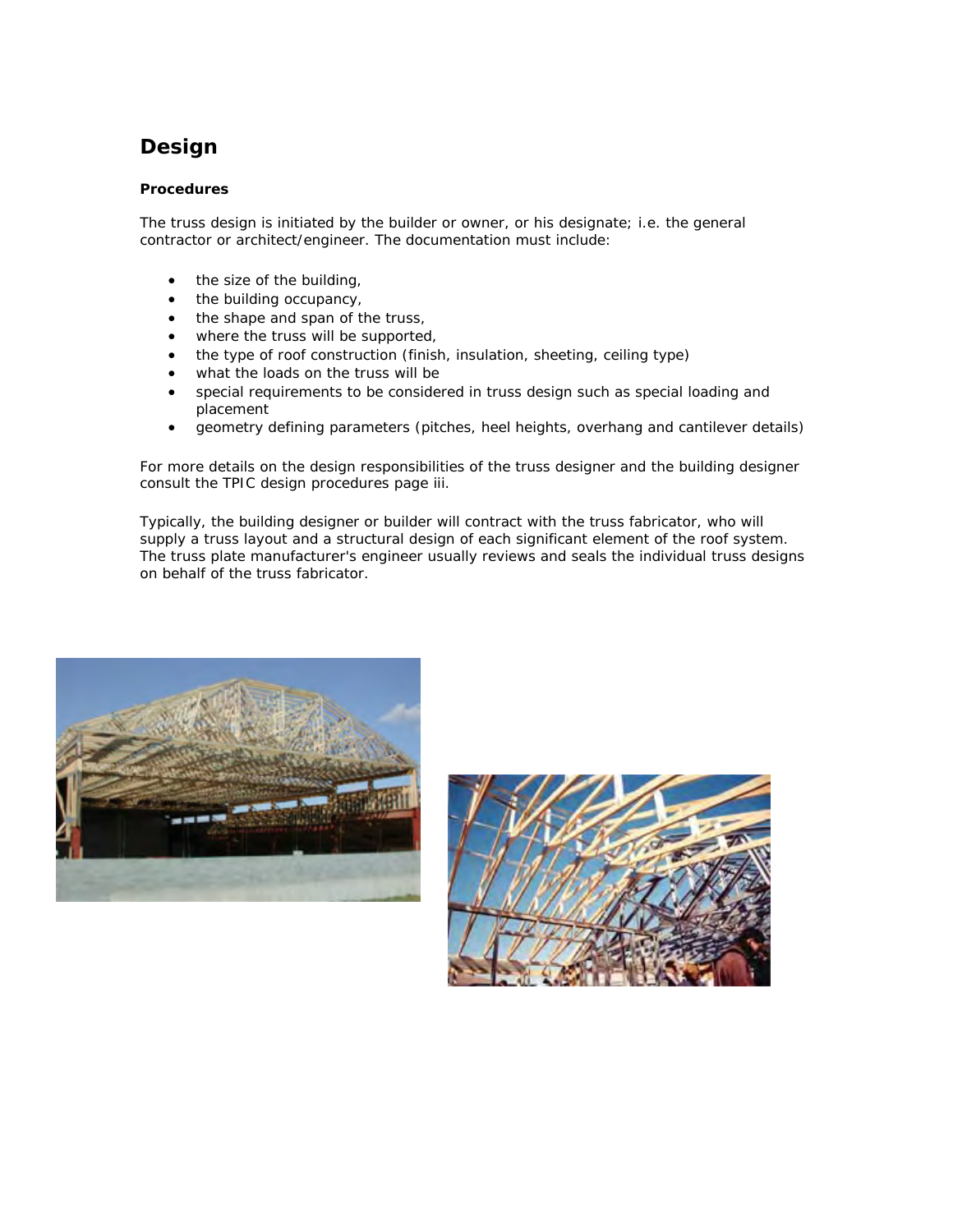In North America, designs are based on structural requirements from Building Codes using

design standards referenced in Building Codes and approved material properties:

- Structural analogues and methodology have been developed and standardized by National Associations such as [TPIC](http://www.tpic.ca/) in Canada and [TPI](http://www.tpinst.org/) in the United States who represent the manufacturers of metal plate connectors.
- Lumber design values for use in Canada are published by Canadian Standards Association [\(CSA 086-Engineering Design in Wood](https://secure.cwc.ca/cwc.ca/ecommerce/index.php?lnkProdID=7)).
- Truss connector plates are proprietary and therefore come with different structural properties. Design values for truss plates are developed through tests and analyses in accordance with referenced standards. Approval of the design values is overseen by national certification organizations such as the [Canadian Construction Materials Centre](http://irc.nrc-cnrc.gc.ca/ccmc/home_e.shtml)  [\(CCMC\).](http://irc.nrc-cnrc.gc.ca/ccmc/home_e.shtml)

Preliminary discussion of a design with a truss fabricator may result in suggestions leading to the most efficient and the most cost effective design.

Truss design is facilitated by the use of computer software that designs all members, connections and produces a design drawing for an engineer's approval and also shop drawings and cutting lists for manufacturing and quality control.

The approval and acceptance process of truss design drawings depends on local requirements. In most jurisdictions, a professional engineer's stamp on the truss design drawing may be compulsory. In other cases alternate procedures may be acceptable.

#### **Codes and Standards**

In Canada truss design is regulated by the provincial or territorial [building codes](http://www.cwc.ca/design/codes/index.php). Design loads for trusses depend on the type of structure as referenced in the building code.

Trusses for houses and small buildings or Part 9 structures in Canada are designed in accordance with design procedures from [TPIC Truss Design Procedures and Specifications for](http://www.tpic.ca/tpic96/index.html)  [Light Metal Plate Connected Wood Trusses](http://www.tpic.ca/tpic96/index.html) as per the National Building Code section 9.23.13.11.

Trusses for commercial or industrial buildings are governed by the requirements of Part 4 of the [NBCC](http://irc.nrc-cnrc.gc.ca/catalogue/nbc1.html) and are designed in accordance with [CSA O86-01](https://secure.cwc.ca/cwc.ca/ecommerce/index.php?lnkProdID=7) which references the truss plate testing standard [CSA S347 Method of Test for Evaluation of Truss Plates Used in Lumber](http://www.csa-intl.org/onlinestore/GetCatalogItemDetails.asp?mat=000000000002412104)  [Joints.](http://www.csa-intl.org/onlinestore/GetCatalogItemDetails.asp?mat=000000000002412104)

Trusses for agricultural buildings are also designed in accordance with Part 4 of the National Building Code and [CSA O86](https://secure.cwc.ca/cwc.ca/ecommerce/index.php?lnkProdID=7). In some provinces some modifications for agricultural type structures are based on the [Canadian Farm Building Code](http://irc.nrc-cnrc.gc.ca/catalogue/farm.html) where it is accepted.

More information on truss design procedures can be found at:

- TPIC Truss Design Procedures
- [CSA Standard O86-01 Engineering Design in Wood](https://secure.cwc.ca/cwc.ca/ecommerce/index.php?lnkProdID=7)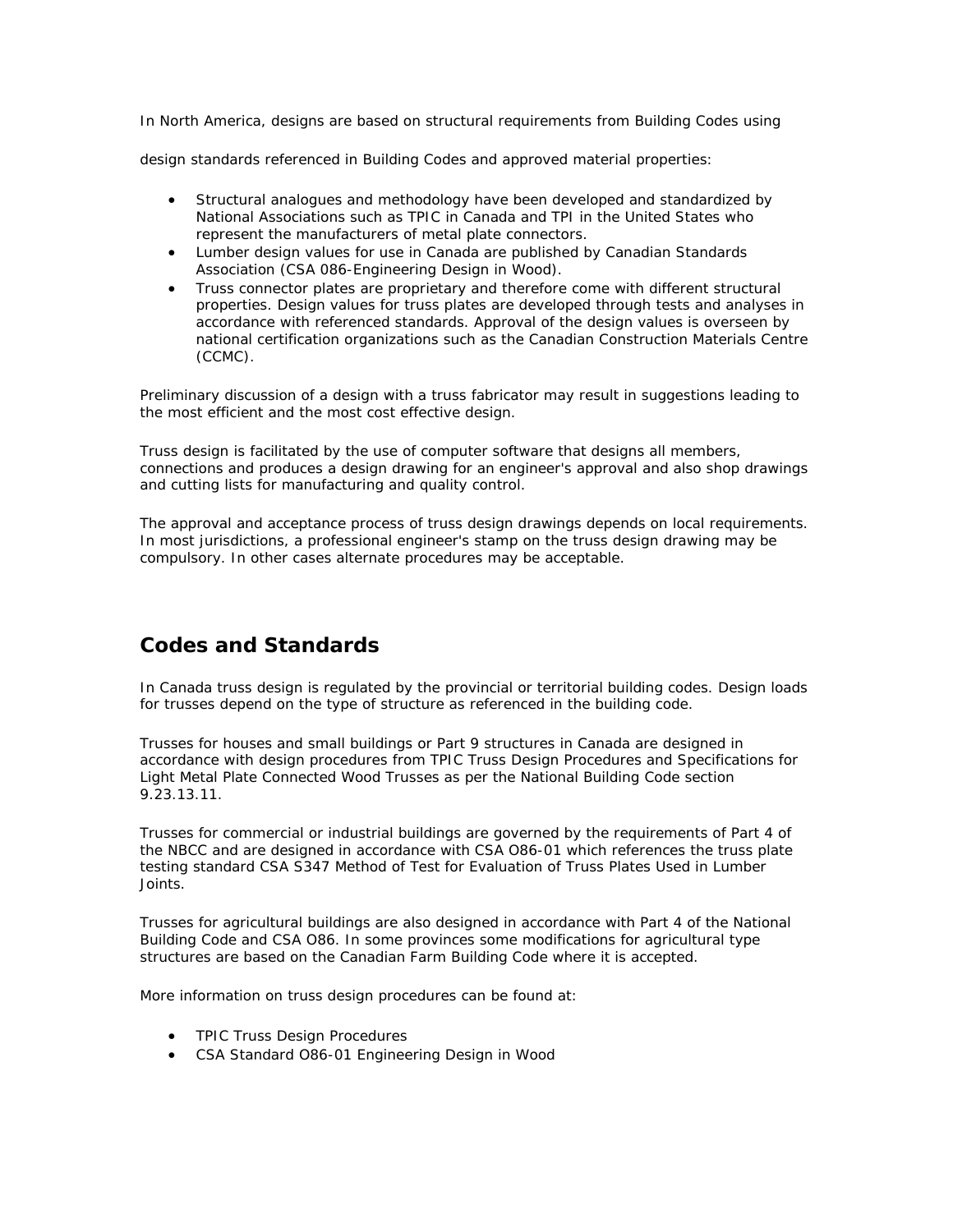

### **Truss Configurations**

An understanding of truss geometry by the designer will assist in dealing with load paths imposed by the truss system. Trusses come in many configurations, which include parallel chord truss for floors and flat roofs and peaked trusses for typical roof applications. Trusses can also be stacked to support an infinite combination of roof profiles.

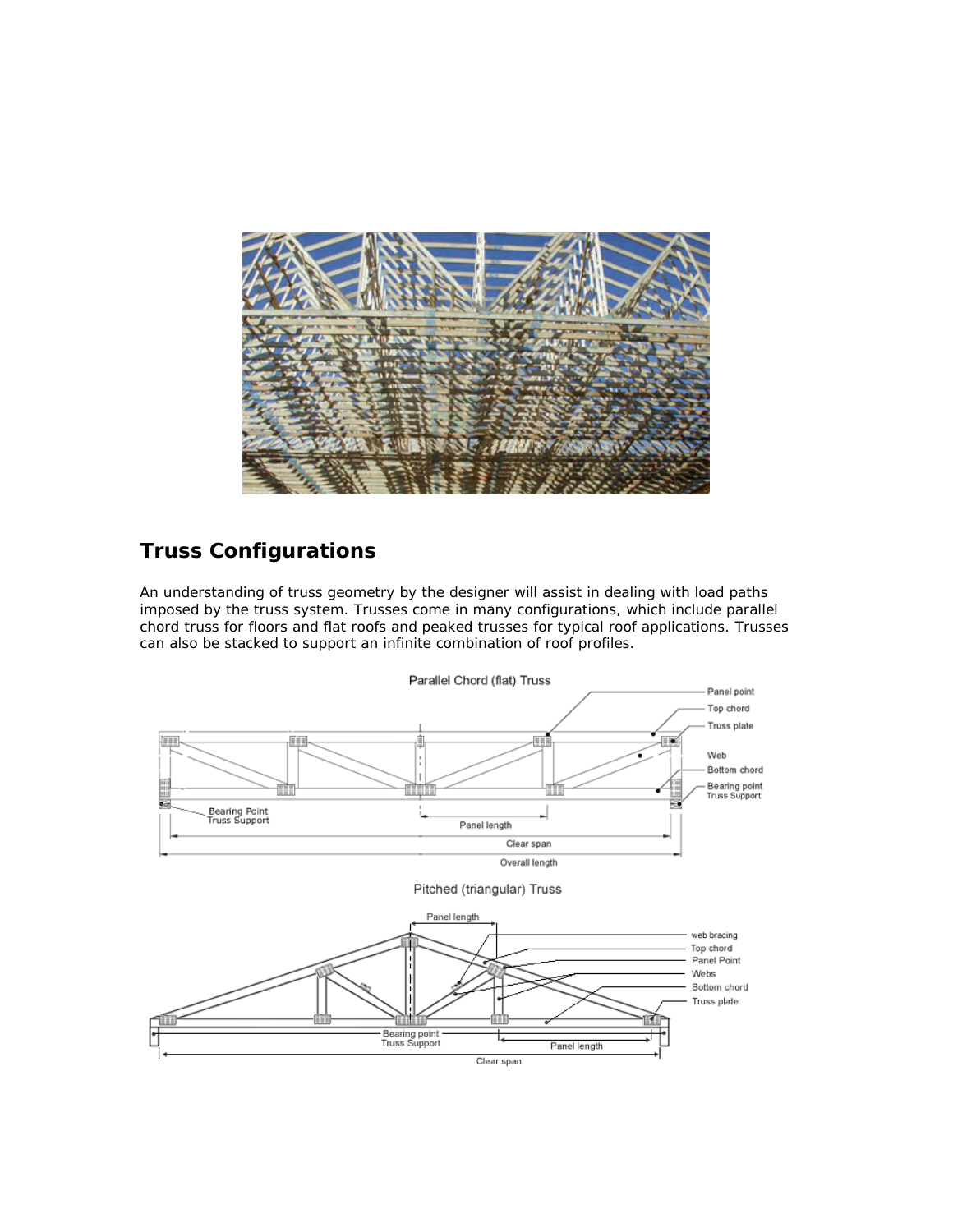

### **Gable roof truss system**

A standard gable roof is the simplest arrangement, with gable end trusses at both ends and common trusses spaced in between. Gable end trusses sit on the end walls and carry roof loads directly into the wall below. Common trusses are designed to act as bending members spanning between the exterior walls.

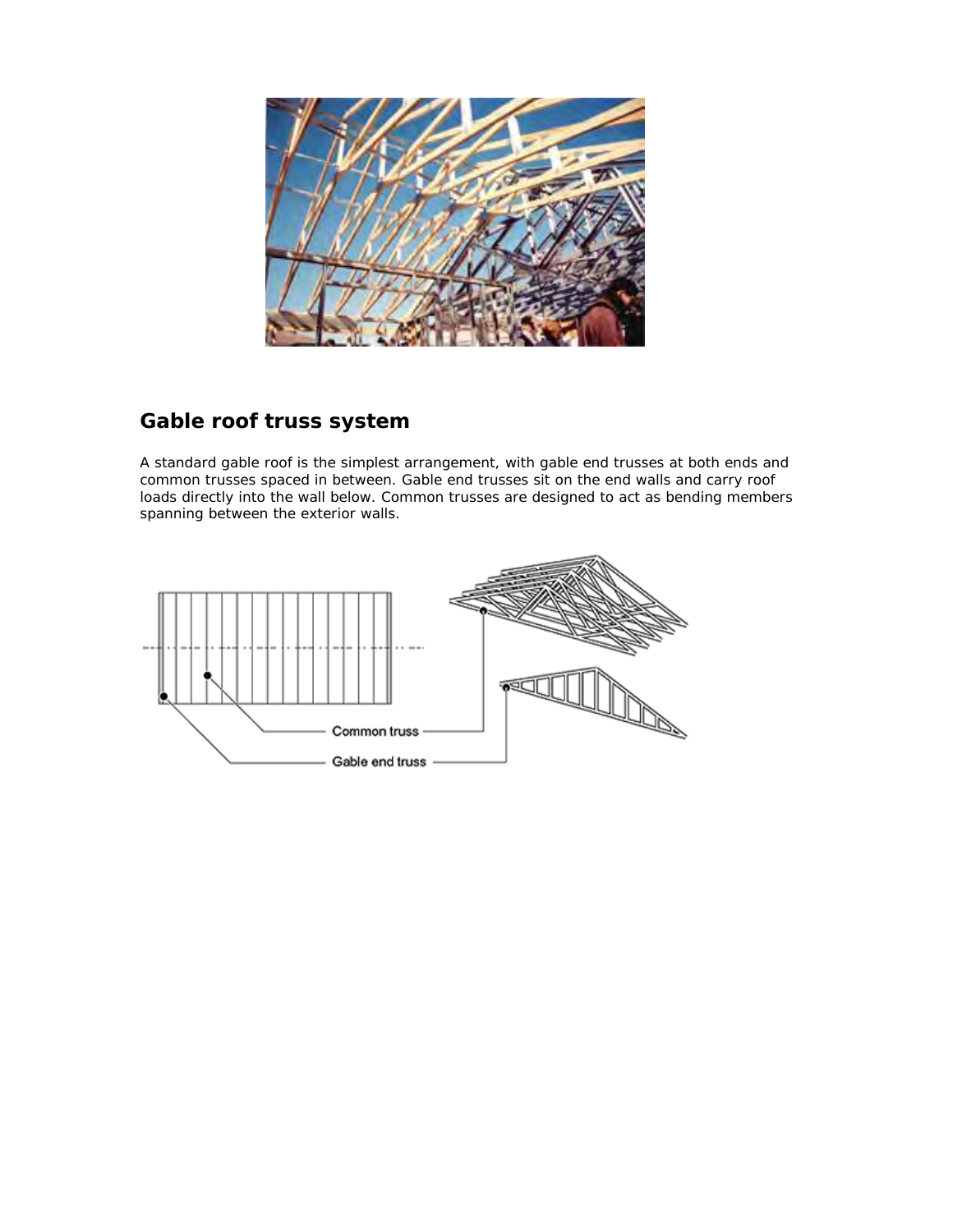### **Girder and valley truss system**

Buildings with intersecting ridge lines can be framed as shown below. Valley trusses are supported on top of the common trusses to form the intersecting ridge. If a clear span opening is required where the roofs intersect, a girder truss can be used to support the valley trusses and common trusses at the intersection. The girder trusses usually are specially made with heavier chords and plates and can consist of a number of trusses laminated with nails or bolts.

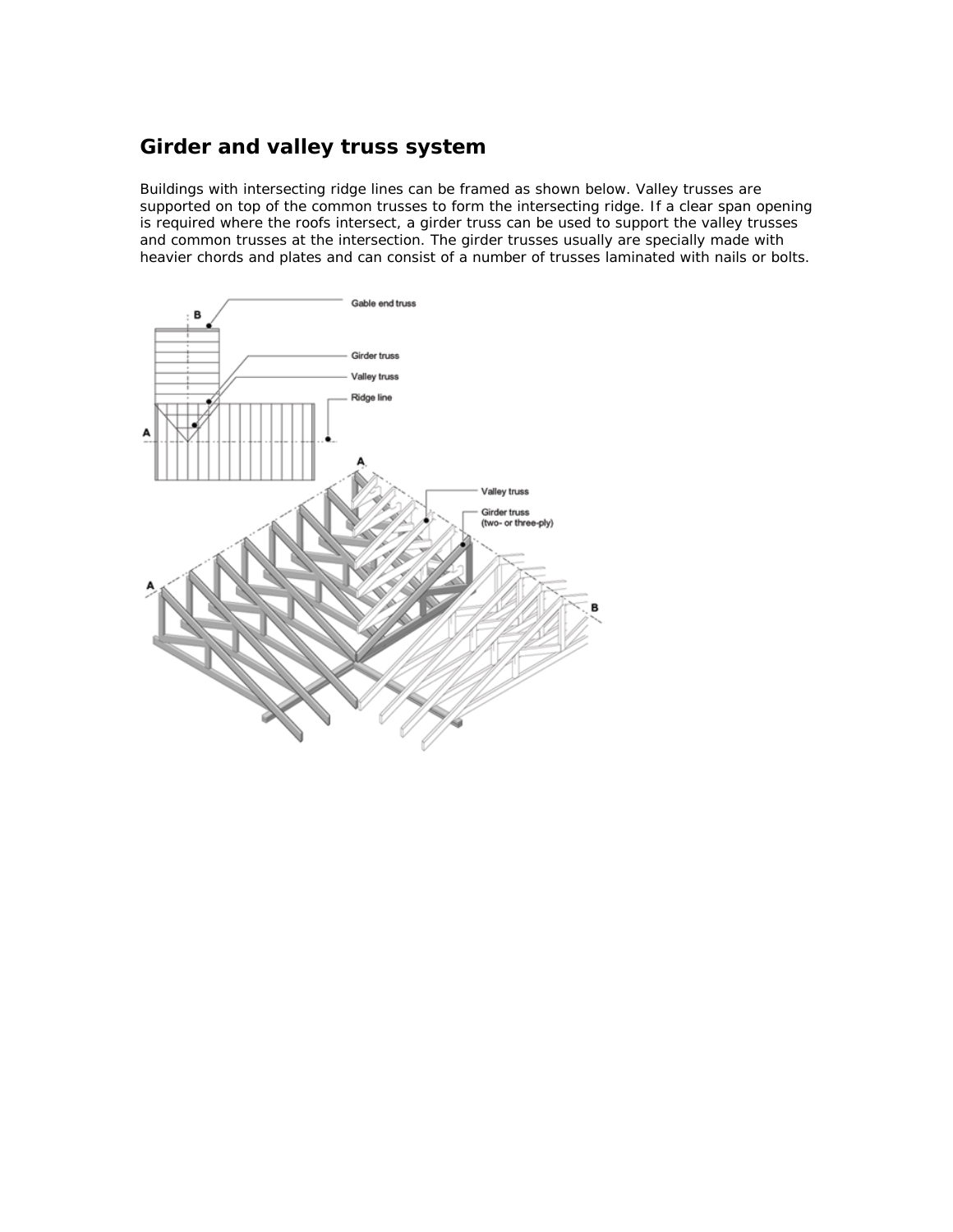# **Hip roof system**

A hip roof consists of two hip ends built up of flat top hip trusses in a step down system as illustrated below. In this system, common trusses are located between the two hip ends and the height of the hip trusses is decreased with each subsequent truss beyond peak of the hip. Hip ends are usually built from the end up starting with a multi ply hip girder.

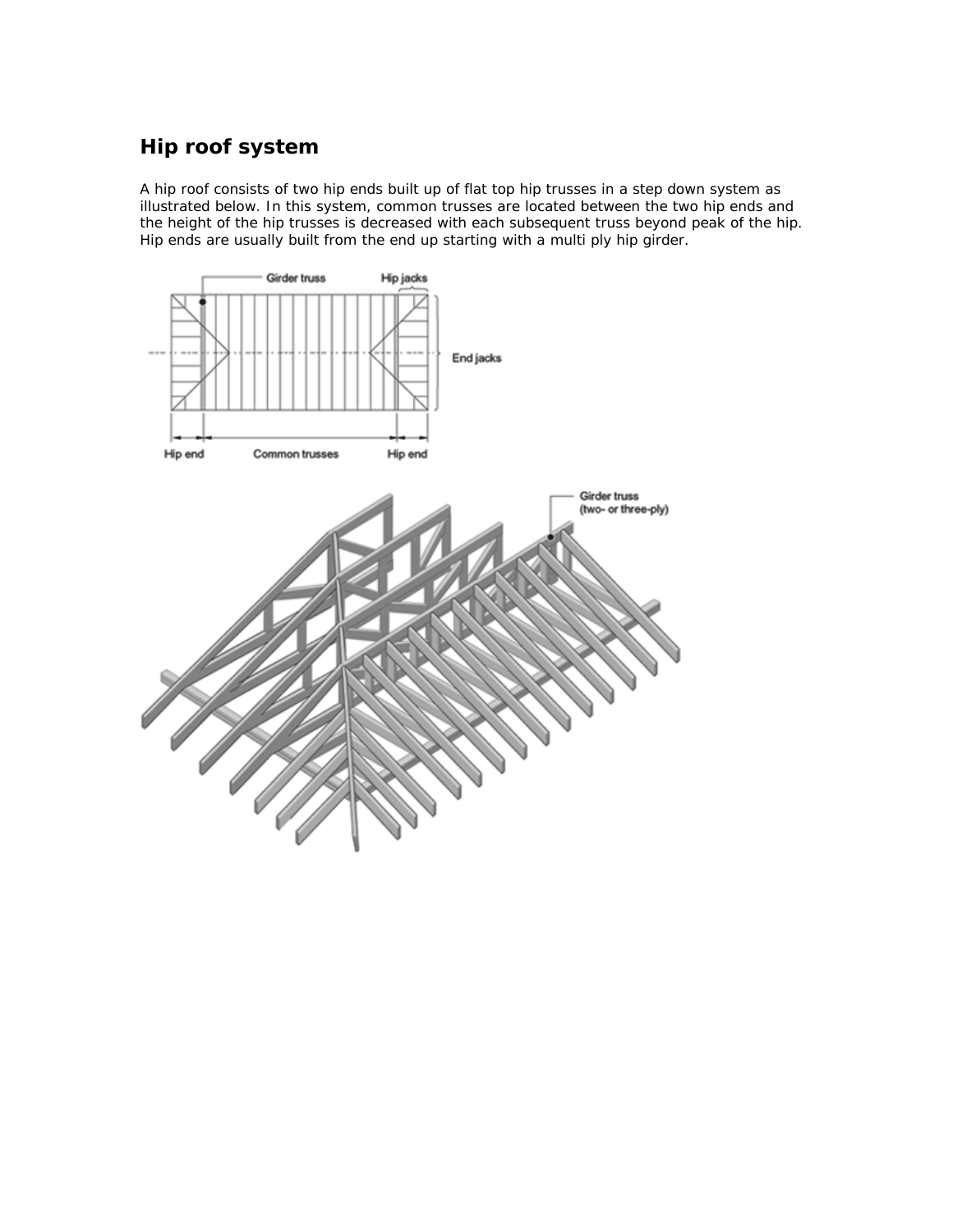### **Truss Support**

The building designer/Structural Engineer of Record is responsible for the structure that supports the trusses including the support of the truss bracing system. Temporary and permanent bracings are essential components that require design and consideration when assessing costs. Additional information on bracing guidelines are provided in the bracing section. Bearing walls and lintels must be designed to resist the truss loads, including point loads from girders. The building designer should also ensure that all nails, hangers and uplift anchors between trusses and support framing are adequate. Typically prescriptive toe nailing requirements are given in Building Codes for smaller structures whereas metal uplift anchors are often used for larger buildings or in areas of high wind.



#### **Preservative Treatment and Truss Plates**

Special attention should be given to service conditions such as wet service and an associated treated service condition. Truss plates should not be used in incised lumber. Agricultural buildings can sometimes give rise to corrosive environments that require special measures such as a higher standard of galvanization such as a G185 coating class or even use of stainless steel truss plates instead of the typical G60 coating class used in the U.S. or G90 coating class used in Canada. As of January 2003 new preservatives such as Copper Quat ACQ or Copper Azole CBA-A or CA-B were introduced in the marketplace to treat wood. These may also require G185 coating class or stainless steel truss plates. Further guidance on the use of trusses in special environments may be available from your regional truss association.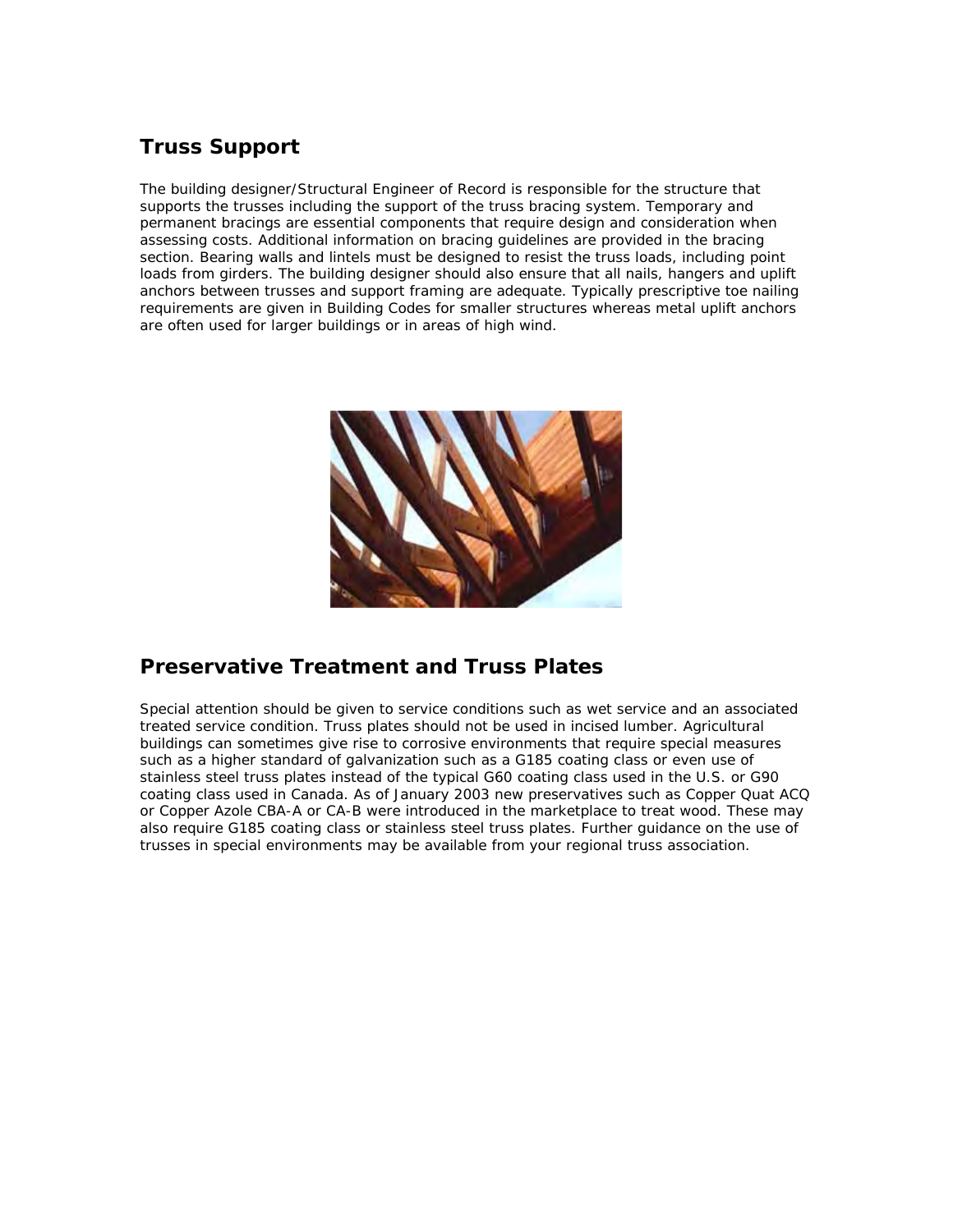### **Manufacturing**

The computer design of light frame trusses results in the generation of fabrication instructions that indicate the precise cutting patterns for each of the members and the type, size, and location of connector plates required. A layout template is made for each configuration to ensure that like trusses are identical in dimension. The member pieces are cut to correct dimension and assembled in the template, which is located on a floor, truss jig, or heavy table.

The cutting drawings show a sketch of the truss and contain the following important information:

- overall truss dimensions
- location of all supports
- web and chord sizes and grades
- plate size, type, and location for each joint

The chords and webs are connected together by the use of [truss plates,](http://www.cwc.ca/products/trusses/materials.php#plates) which transfer the tensile, compressive and shear forces. Identical truss plates are placed directly opposite each other on opposing faces and are pressed into the wood members using hydraulic platen ( plates ) presses or rollers.



When the pressing of the plates has been completed, the trusses are checked for dimensions, wood to wood gaps, lumber size and species, plate size, positioning and embedment and moved to a storage area. In some cases plants have a quality control program that ensures consistency in production and quality in place of checking each truss. The completed trusses are then strapped together and placed in the storage yard in preparation for shipping.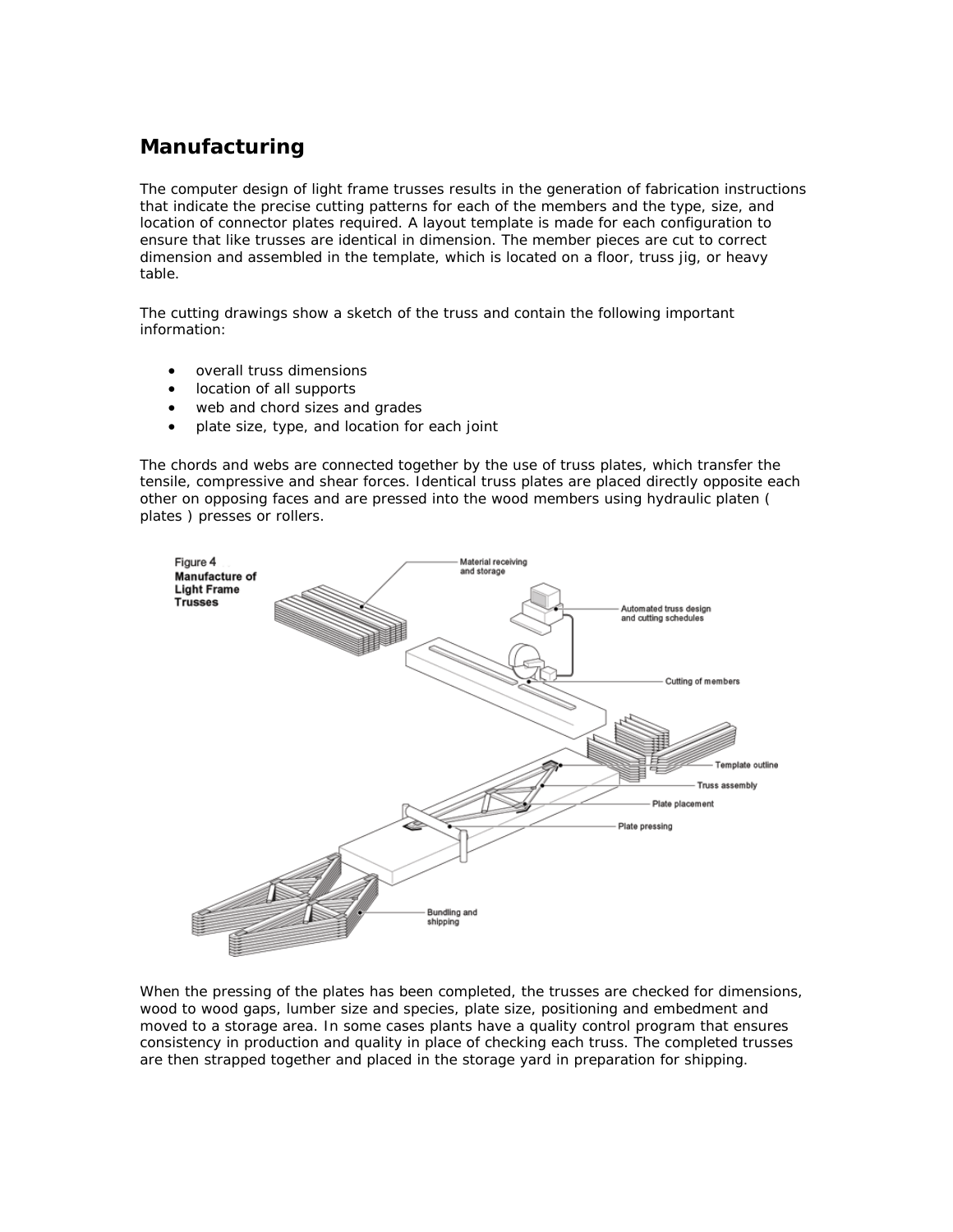### **Quality Control**

Criteria for design and use of light frame trusses are based on building code and engineering standard requirements. In Canada truss design is regulated by the provincial or territorial building codes that refer to the TPIC Truss Design Procedures and Specifications for Light Metal Plate Connected Wood Trusses In the US, the model building codes, the National Design Specification, and the Truss Plate Institute Standards govern design and quality control requirements.

In addition to the mandatory requirements for truss design and inspection established by code, many truss manufacturers belong to truss manufacturing associations that conduct onsite audits of design, manufacturing and handling procedures. In some cases trusses will display an Regional Association Certification Stamp indicating that the trusses were manufactured in a plant that complies with an Association Quality Certification Program.

It is important that building designers/Structural Engineers of Record/contractors review all truss drawings and installations to ensure that trusses are properly constructed and erected.

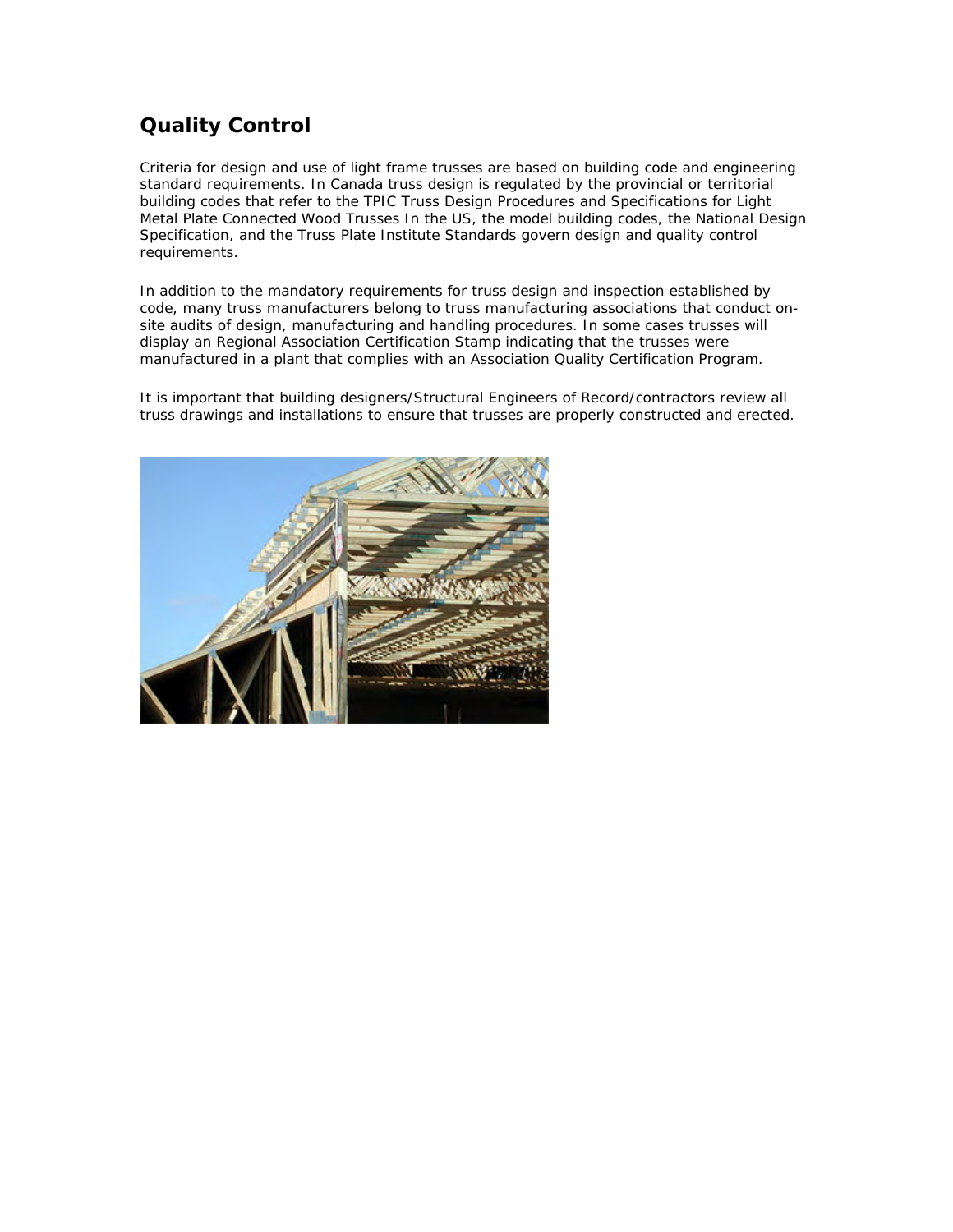### **Fire Safety**

Design requirements for fire safety are specified in the Building Codes. Fire-resistance ratings, based on standardized tests, are a measure of the fire resistance of roof and floor assemblies. A rated roof or floor truss assembly includes the truss members, the floor or roof sheathing on the upper surface, the ceiling finish on the lower surface and insulation material in the cavity. Depending on sheathing, ceiling construction, and insulation, truss assemblies have achieved fire resistance ratings up to 2 hours. Not all truss assemblies require a fire resistance rating. The building occupancy, the building size, number of exits and the use of sprinklers will determine what fire resistance rating is required. In some cases additional options may be available when using fire retardant treated wood. For more information on such products see [www.dricon.com](http://www.dricon.com/).

Section 10 of the [Wood Reference Handbook](https://secure.cwc.ca/cwc.ca/ecommerce/index.php?lnkProdID=14) outlines the code requirements for fire safety and height and area potential for buildings making use of light frame trusses. As well, details are provided on how to calculate the fire-resistance rating of floor and roof assemblies made of plate-connected wood trusses.

One example of a code requirement is the compartmentalization of attic spaces by fire stop material to divide them into spaces with an area of less than 300 m<sup>2</sup> or 20 m in greatest dimension (width/length). To accomplish this an additional truss sheeted with  $\frac{1}{2}$ " gypsum board, lumber or 1/2" wood-based panels attached to verticals at 24" o.c. may be required. If the space is protected by automatic sprinklers, no firestopping is required

Floor truss assemblies can also be optimized to reduce sound transmission. In apartments, this limits noises from upper or lower units.

For more detailed information in the U.S consult the [fire and Wood Trusses](http://www.woodtruss.com/projects/woodtruss/fire.php) section of the WTCA website or the American Wood Council's publications on fire at <http://www.awc.org/Codes/dcaindex.html#FirePubs>

#### **Other items of interest:**

**CMHC's Best Practice Guide -** *[Fire and Sound Control in Wood Frame, Multi-family](https://www.cmhc-schl.gc.ca:50104/b2c/b2c/init.do?language=en)  [Buildings](https://www.cmhc-schl.gc.ca:50104/b2c/b2c/init.do?language=en)* (On CHMC website, select "Building & Design" then "Highrise & Multi-Unit Design".)

**[CodeCHEK](http://www.cwc.ca/design/tools/calcs/codechek/)** - CodeCHEK is a tool for determining fire safety provisions affecting building construction and requirements for roof assemblies and concealed spaces for Canadian building codes.